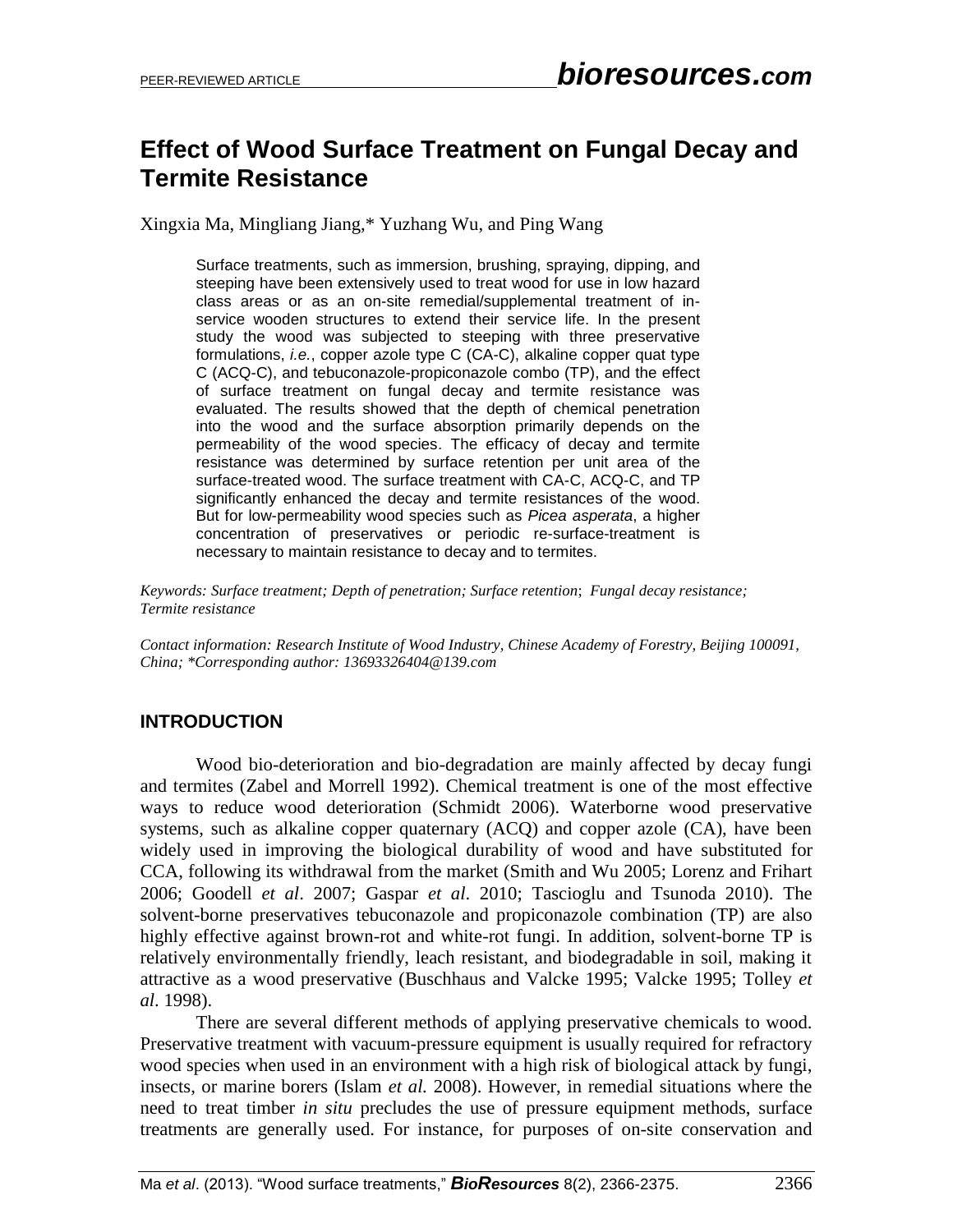maintenance of ancient historical constructions in China, surface methods, such as brushing and steeping have been used extensively (Ma *et al.* 2011b). In addition, surface treatments have been used to treat wood for use in low biological hazard service conditions (class III or lower) such as interior construction or above-ground furnishings. Kamdem *et al.* (1996) showed that dipping treatment with copper based formulations exhibited sufficient protection against wood decay fungi. It is important to match the preservative applied method to the use of the wood and the environmental conditions where the wood is used. This will ensure a longer, more useful wood service life, promote wood conservation, and reduce unnecessary waste (Ma *et al*. 2011a).

Surface treatments, including brushing, spraying, or steeping rely on capillary action to allow the preservative to penetrate into the wood. Penetration of the preservative into the surface can be thought of as a three-stage process: rapid initial absorption by the wood surface, slower capillary penetration, and secondary penetration as the timber dries. Three main factors, the permeability of the wood surface, the properties of the preservative solution, and the contact time, determine the chemical absorption and penetration into the wood through the surface treatment (Morgan and Purslow 1973). Mori *et al*. (2007) reported that surface treatment of wood with SF1083 in the early stages of decay caused by *Serpula lacrymans* suppressed progression of the decay on both treated portions and areas surrounding them. Norton and Francis (2008) also reported that a brush coat of water-repellent preservative inside the joints of simulated timber joinery often extended service life. For dipping method, the most important parameter influences the quality is dipping time. So, Humar and Lesar (2009) studied the influence of dipping time on uptake of preservative solution, adsorption, penetration and fixation of copperethanolamine based wood preservatives. However, little information is available and reported on the quality control parameters of surface treatment and its influence on the fungal decay and termite resistance.

The objective of this study was to evaluate the biological effectiveness of surface treatment with various preservatives and propose a guideline for modern wooden building design, as well as conservation and maintenance for ancient historical wood structures. Three wood species, *Pinus radiata*, *Cunninghamia lanceolata* (Lamb.) Hook., and the China ancient wood species Chinese Spruce (*Picea asperata*) were treated by steeping process with three preservative formulations in this study. Then the effects of surface treatment on fungal decay and termite resistance were evaluated. The fungal decay tests were conducted according to Chinese standard LY/T 1283 (2011), and the termite test according to American Wood Protection Association standard AWPA E1 (2011).

#### **EXPERIMENTAL**

#### **Wood Specimen Preparation**

Three softwood species of wood were used: *Pinus radiata, Cunninghamia lanceolata*, and *Picea asperata* (Chinese Spruce). *P. asperata* was the species of wood used for components of ancient buildings in Gansu province, China. *P. radiata* and *C. lanceolata* were dried, sawed wood.

The specimens for surface treatment were prepared to a size of  $60 \times 20 \times 20$  mm (longitudinal  $\times$  radial  $\times$  tangential) with sapwood, and each treatment contained 12 replicates. In order to prevent longitudinal solution absorption and ensure lateral absorp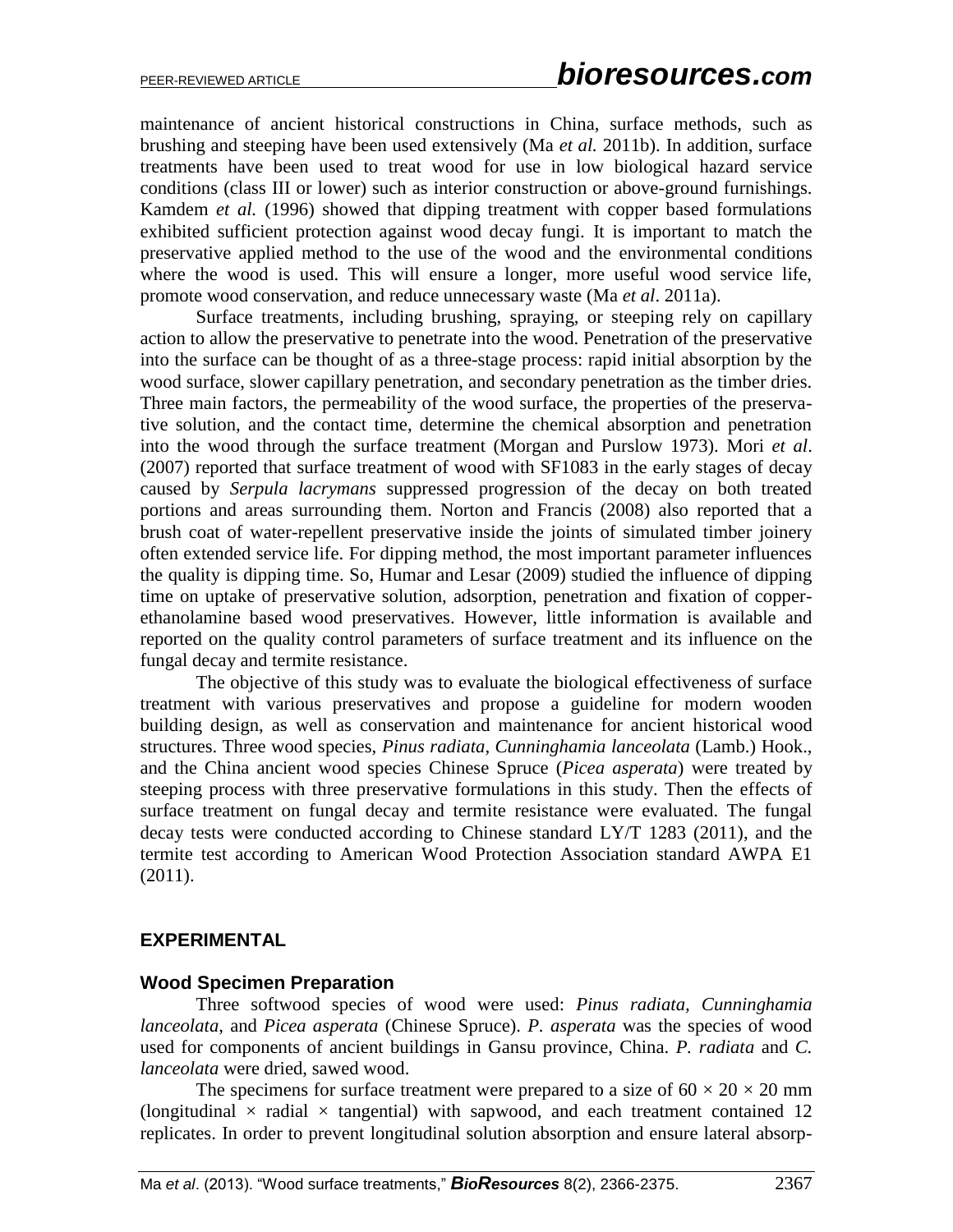tion using the steeping method, the longitudinal ends were sealed with 502-glue (Fig. 1). If not, the small samples would be filled with preservatives by longitudinal solution absorption, which wouldn't reflect the true surface treatment results.

The ends glue-sealed samples were weighed, and the surface retention was calculated after steeping in preservatives. Then the samples were sawed into three equal parts for measurement of the penetration. After that, each part was further cut into two equal parts; one was evaluated for decay resistance, and another was evaluated for termite resistance. The incisions were brushed with preservatives. The size of the specimens for decay and termite testing was  $20 \times 20 \times 10$  mm (radial  $\times$  tangential  $\times$  longitudinal). There were 12 replicates for each treatment (Fig. 1).

#### **Preservative Preparation**

Three preservatives ACQ-C, CA-C, and TP were used in this test. Deltamethrin was used for a reference in the test of termite resistance. The active ingredients of the preservatives and the treating solution concentrations are listed in Table 1. The reagents basic copper carbonate, BAC (Cas number: 139-07-1), tebuconazole, propiconazole, and deltamethrin were used.



**Fig. 1.** Diagram of the experiment for evaluating the efficacy of surface-treated wood subjected to decay fungi and termites

| <b>Trodaing Columbir Controllation</b>       |                                  |                                        |                             |                                  |  |  |  |  |  |
|----------------------------------------------|----------------------------------|----------------------------------------|-----------------------------|----------------------------------|--|--|--|--|--|
| <b>Formulations</b>                          |                                  | <b>Treating Solution Concentration</b> |                             |                                  |  |  |  |  |  |
|                                              | Active                           | Test of                                |                             | Test of                          |  |  |  |  |  |
|                                              | Ingredients*                     | penetration                            | Test of decay               | termite                          |  |  |  |  |  |
|                                              |                                  | and absorption                         | resistance                  | resistance                       |  |  |  |  |  |
| Alkaline copper                              | Copper as CuO                    |                                        |                             |                                  |  |  |  |  |  |
| quaternary                                   | Quat as BAC                      |                                        | 0.8%, 1.6%, 3.2%            | 1.6%, 3.2%                       |  |  |  |  |  |
| (ACQ-C)                                      |                                  |                                        |                             |                                  |  |  |  |  |  |
| Copper azole<br>$(CA-C)$                     | Cu tebuconazole<br>propiconazole | 0.2%                                   | $0.2\%$ , $0.4\%$ , $0.8\%$ | $0.4\%$ , $0.8\%$                |  |  |  |  |  |
| Tebuconazole-<br>propiconazole<br>combo (TP) | Tebuconazole<br>propiconazole    | 0.04%                                  | 0.04%, 0.08%, 0.16%         | $0.08\%$<br>0.16%                |  |  |  |  |  |
| Deltamethrin                                 | Deltamethrin                     |                                        |                             | 60, 120<br>(mg $\mathsf{I}^\top$ |  |  |  |  |  |

## **Table 1.** The Active Ingredients of the Preservative Formulations and the Treating Solution Concentration

\*Ratios of active ingredients of ACQ-C and CA-C were adopted from American Wood Protection Association standard AWPA P5-10 (2011)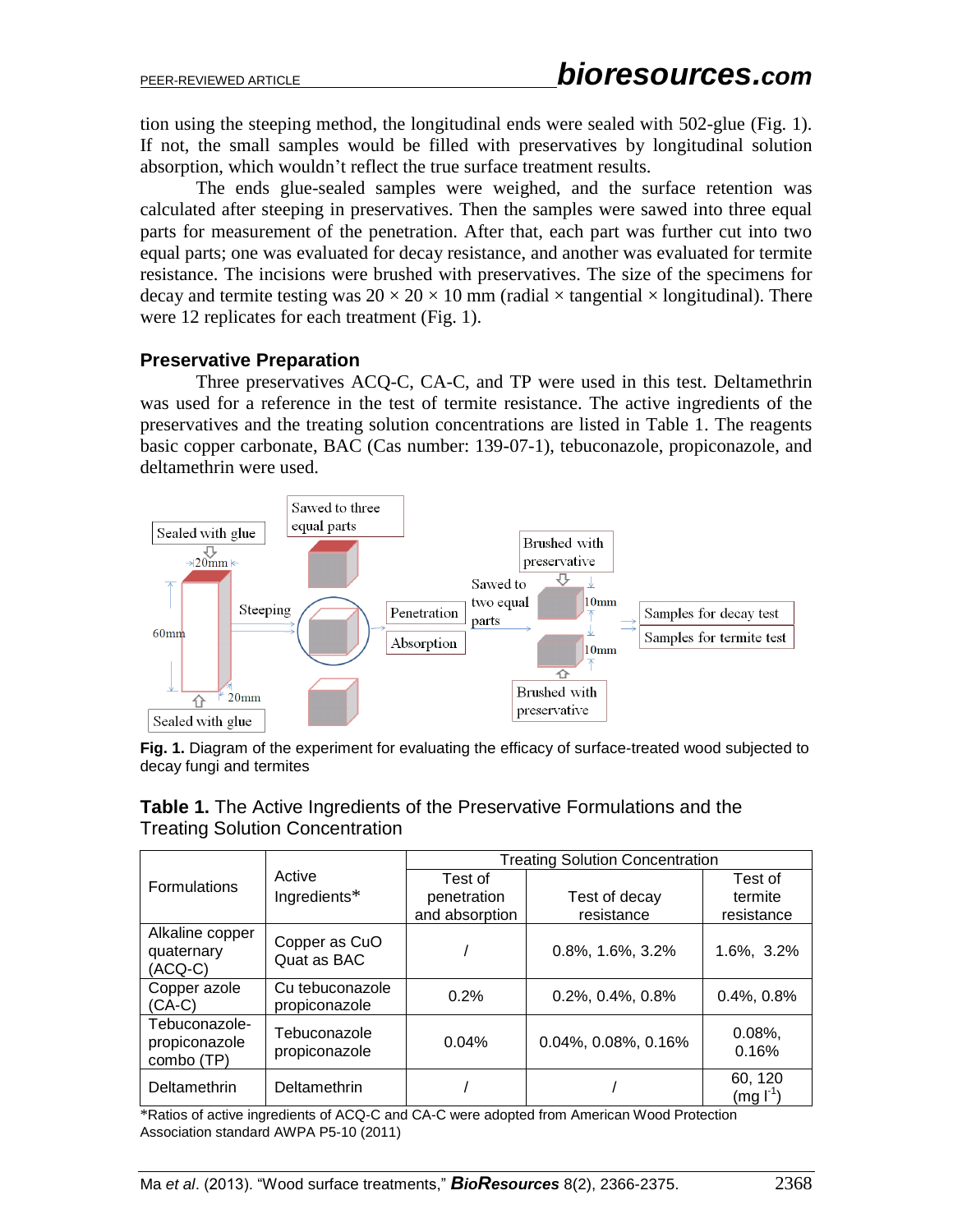#### **Surface Treatment method**

The surface-applied treatment steeping was conducted. The specimens were immersed with formulation in a beaker.

#### **Penetration and Absorption**

The specimens were weighed  $(W_1)$  prior to treatment. After steeping for 4 h, 8 h, 12 h, 24 h, 48 h, or 72 h with 0.2% CA-C or 0.04% TP, the specimens were weighed again  $(W_2)$  and sawed into three equal parts. Specimens will show green when treated with CA-C, and show red when treated with TP and 0.1 g/kg chromogenic agent lycopene. The depth of penetration of the middle cube was measured with micrometer according to the depth of the color. The average the depths from 4 side surfaces (radial and tangential) of each end was recorded. The surface retention was calculated as: Surface retention (%)  $= [(W_2-W_1) \times$  Solution concentration  $\times 10^6/(4 \times 20 \times 60)] \times 100$ .

## **Decay Resistance Tests**

The decay test was conducted according to Chinese standard LY/T 1283 (2011). All specimens were oven-dried at  $40 \pm 3$  °C for 20 h, weighed, and recorded as the initial weight prior to decay test, and further sterilized with steam for 0.5 h at  $105 \pm 2$  °C. Twelve specimens were exposed to a monoculture of either white-rot fungus *Trametes versicolor* (L. ex Fr.) Pilat or brown-rot fungus *Gloeophyllum trabeum* (Pers. ex Fr.) Murr. in a glass jar maintained at  $28 \pm 1$  °C and above 80% RH for 12 weeks in a dark room. The specimens were put into a blast-drying oven at  $40 \pm 3$  °C until a constant mass was reached after cleaning the mycelia and extraneous components on the surfaces when they were taken out of the culture bottles. Each specimen was weighed and recorded to an accuracy of 0.01 g, and the percent mass loss was calculated. Mass losses lower than 3% was considered to be insignificant, and 3% is the efficacy limit.

## **Termite Resistance Tests**

The termite test was conducted according to AWPA standard E1 (2011). All specimens were oven-dried at  $40 \pm 3$  °C for 20 h, and the initial weights were recorded prior to the termite test. They were then sterilized with steam for 0.5 h at  $105 \pm 2$  °C. Six specimens were exposed to a single-choice test of subterranean termites *Coptotermes formosanus* S. A total of 400 termites (the numbers of soldier termites was ≤10% and the number of young termites was  $\leq 5\%$ ) were introduced into each test container. The assembled containers were kept at  $28 \pm 1$  °C and above 80% RH for 4 weeks in a dark room. The percent of mass loss of each specimen was calculated from the difference in the oven-dried weights before and after the termite test.

## **RESULTS AND DISCUSSION**

#### **Penetration and Absorption**

The penetration depth into the three wood species all increased gradually with the increase of steeping time; penetration leveled off after 48 h in two solutions (Fig. 2, upper). At this moment, the penetration depth was about 2.3/2.4 mm and 2.2/2.3 mm on *P. radiata* and *C. lanceolata* with CA-C/TP, and it was only about 1.9/1.6 on *P. asperata*. The maximum depth of CA-C/TP penetrating into the three wood species was ranked as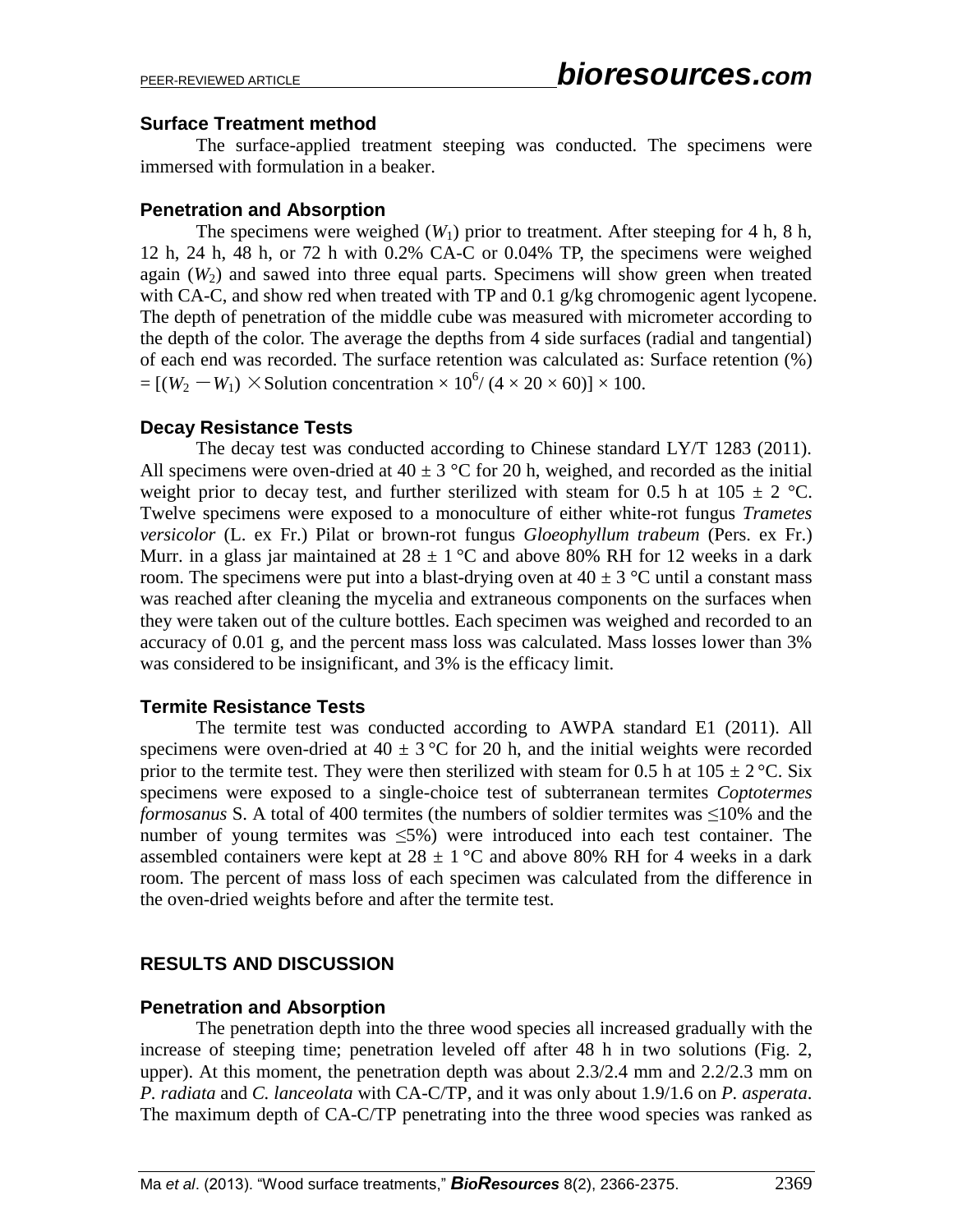*P. radiata* >*C. lanceolata* >*P. asperata*. These results suggested that *P. asperata* has low lateral permeability, whereas *P. radiata* has high lateral permeability. There was a slight difference between the trends of the penetration depth of same species using two different solutions. The depth of CA-C penetration into wood was slightly deeper than the depth of TP penetration.

The surface retention gradually increased with the increase of steeping time, and leveled off after 48 h, except for *P. asperata* treated with CA-C and *P. radiata* treated with CA-C (Fig. 2, lower). The surface retention per unit area of *P. radiata* could reach 4.3/2.58  $g$  m<sup>-2</sup> with CA-C/TP and *P. asperata* about 2.58/0.18  $g$  m<sup>-2</sup>, but *C. lanceolata* only about 1.4/0.4  $\rm g$  m<sup>-2</sup> after 48 h steeping. The absorption of CA-C was higher than the absorption of TP for the same wood species. The CA-C surface retention of three wood species after 48 h steeping was ranked as *P. radiata*<sup>&</sup>gt; *P. asperata*<sup>&</sup>gt; *C. lanceolata*. After 48 h steeping in CA-C, the decreasing surface retention of *P. radiata* suggested that *P. radiata* had already reached saturation. But specimen of ancient wood species *P. asperata* could still absorb the solution. It is thought that ancient wood has bigger cell interspaces due to weathering away of material for a long time. Consequently, such samples more easily absorb solutions, although *P. asperata* has low lateral permeability. For the ancient wood, steeping time should be prolonged to ensure the absorbability of enough chemicals.



**Fig. 2.** Lateral absorption and penetration of surface-treated wood by steeping CS: Chinese Spruce (*Picea asperata*); CL: *Cunninghamia lanceolata;* PR: *Pinus radiata;* CA: copper azole-C C; TP: tebuconazole & propiconazole combo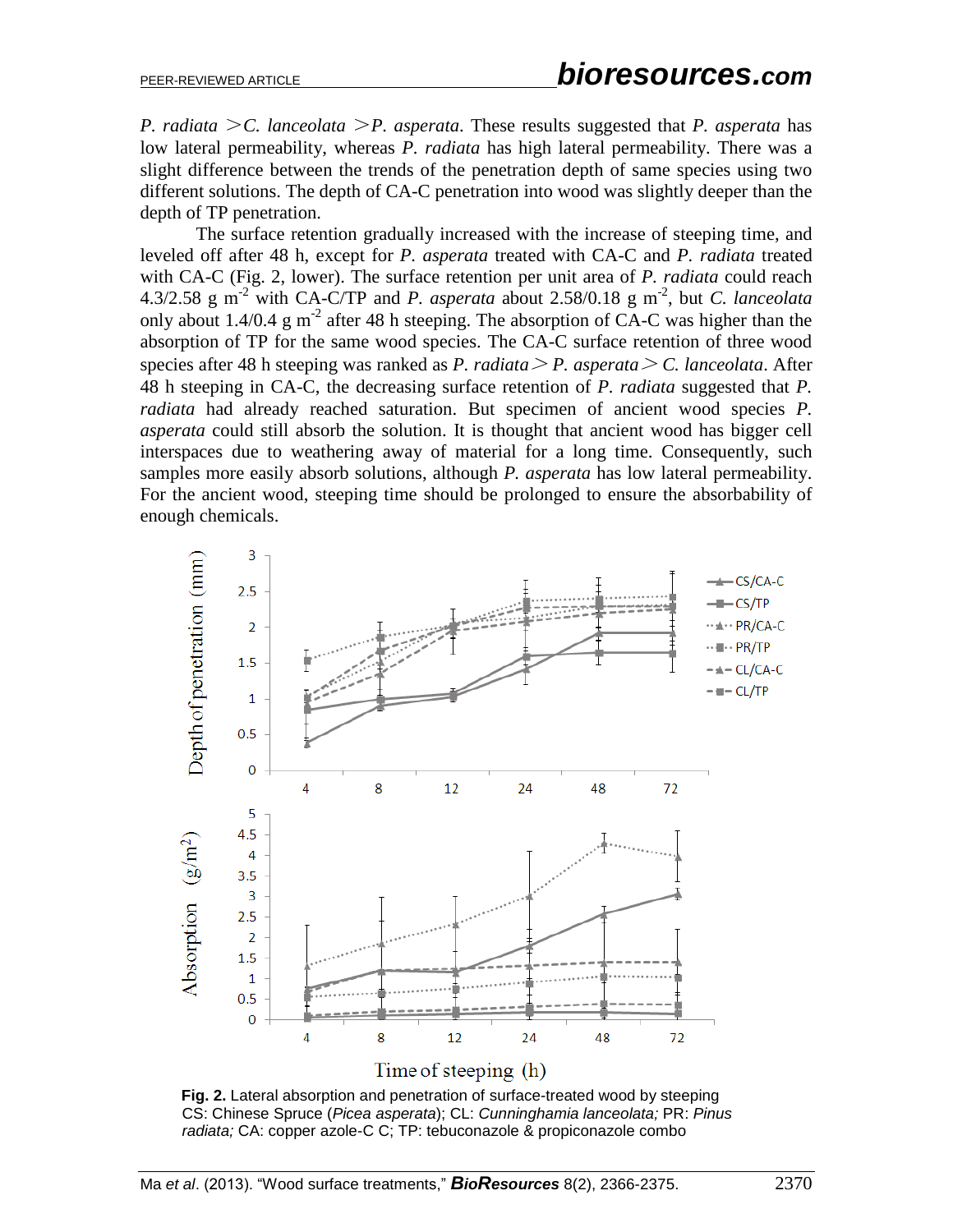After it reached a plateau, the depth of penetration and the surface retention per unit area did not increase any more. It appears that the maximum penetration and the surface retention were determined by the surface permeability of the wood species. The species *P. radiata* has high lateral permeability and *P. asperata* and *C. lanceolata* have low lateral permeability. Based on the surface retention formula, it could be deduced that the concentration increase of the preservative could increase surface retention per unit area, but the permeability of the wood species surface is the primary factor in the depth of penetration and absorption. The properties of the preservative are secondary factors affecting the penetration depth and solution absorption for the surface treatment process. The depth of CA-C penetration into wood and the surface retention of CA-C were higher than the depth of TP penetration and surface retention from the same wood species in the study. Humar and Lesar (2009) reported that longer dipping times resulted in higher uptake of preservative solution, better penetrations, and lower leaching of copperethanolamine based wood preservatives from wood. But with the steeping time long enough, the wood species would reach saturation, and the depth of penetration and the surface retention would not increase with steeping time any longer. It is evident that the penetration depth and the lateral surface retention did not increase for fresh wood *P. radiate* and *C. lanceolata* after 48 h steeping (Fig.2)*.* However, the steeping time may be prolonged in the surface treatment of ancient wood.

## **Decay Resistance**

Table 2 shows the mass losses of surface-treated wood after being subjected to decay fungi. The concentration of CA-C increased from 0.2%, 0.4% to 0.8%, ACQ-C from 0.8%, 1.6% to 3.2%, and TP from 0.04%, 0.08% to 0.16%, respectively. The mass losses of untreated control all exceeded 19% after being subjected to brown-rot fungus, and 30% after being subjected to white-rot fungus. It showed that the sapwood of three species of wood were not durable if they were not treated with preservatives.

The mass losses of surface-treated *C. lanceolata* were all less than 10% after being subjected to brown-rot and white-rot fungi with the lower concentration solution treatment. *C. lanceolata* is considered to be a naturally moderately durable species (Ma *et al*. 2011a; GB/T 13942.2, 2011). Therefore, specimens of lower surface retention had higher decay resistance. Table 2 shows there weren't any significant mass losses of *C. lanceolata* after being subjected to brown-rot fungus at the surface retention 1.24 g  $m^{-2}$ CA-C, 4.36 g m<sup>-2</sup> ACQ-C, and 0.23 g m<sup>-2</sup> TP. The mass loss of *C. lanceolata* was less than 3% after being subjected to white-rot fungus at the surface retention 1.24 g  $m^2CA$ -C. But the mass loss was more than 3% after being subjected to white-rot fungus at the surface retention 14.36 g m<sup>-2</sup> ACQ-C, and 0.23 g m<sup>-2</sup> TP. These results suggest that if the surface retention of *C. lanceolata* is more than 4.36 g m<sup>-2</sup> ACQ-C or 0.23 g m<sup>-2</sup> TP, the sapwood of *C. lanceolata* could be resistant to white-rot fungi.

The decay resistance of surface-treated *P. radiata* and *P. asperata* increased when the surface retention was raised. When the surface retention of *P. radiata* was 3.08 g m<sup>-2</sup> with 0.4% CA-C, 9.98 g m<sup>-2</sup> with 1.6% ACQ-C, and 0.45 g m<sup>-2</sup> with 0.08% TP, the mass losses were less than 3% after being subjected to decay fungi. When the surface retention of *P. asperata* was 3.28 g m<sup>-2</sup> with 0.8% CA-C, 10.78 g m<sup>-2</sup> with 3.2% ACQ-C, the mass losses were less than 3% after being subjected to decay fungi. It is suggested that surface treatment with CA-C, ACQ-C, and TP significantly enhanced the decay resistance of the wood with higher surface retention. The surface retention per unit area increased with the increase of solution concentration.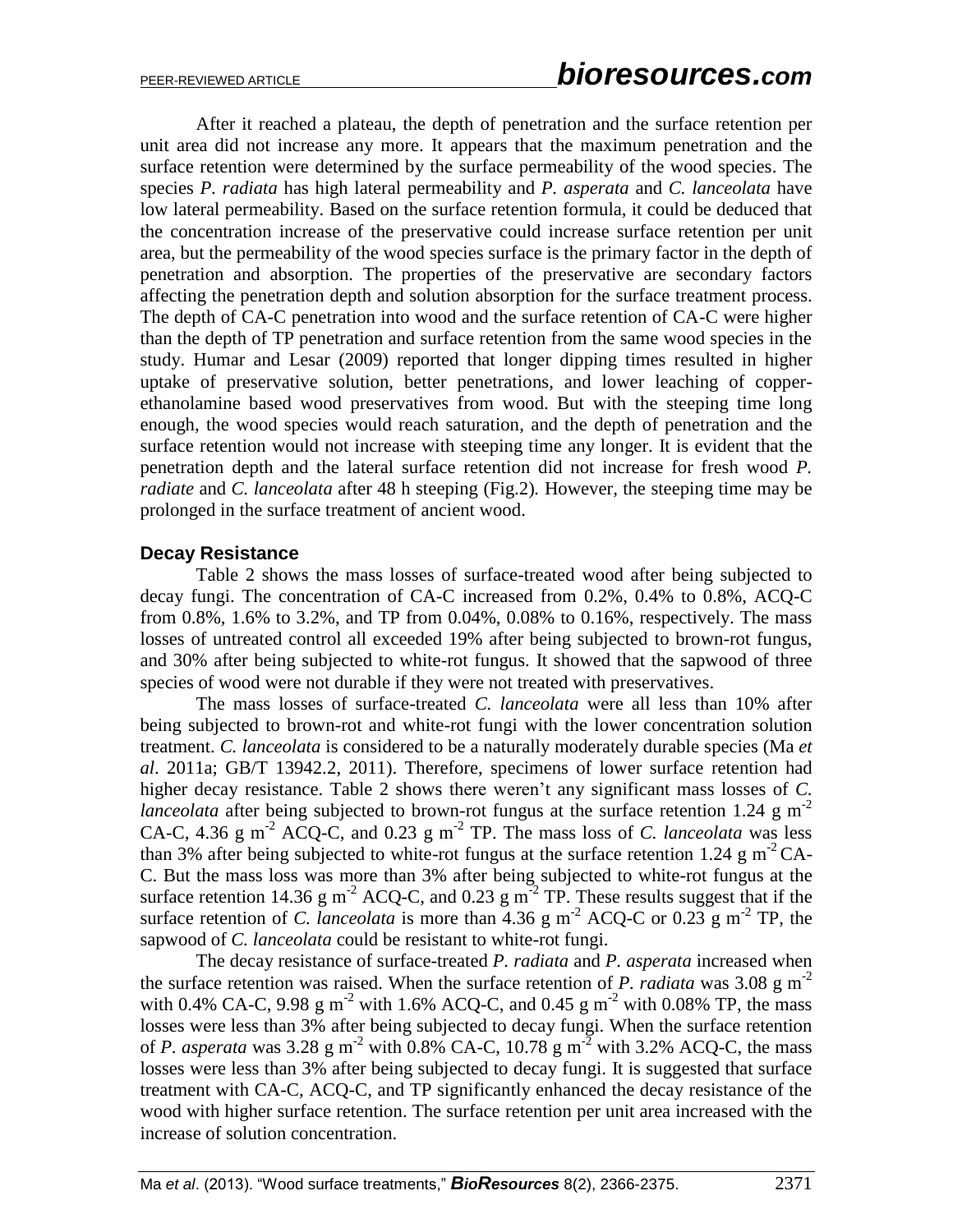However, the mass loss in the low lateral permeability species *P. asperata* was more than 15% when subjected to the white-rot fungus, the surface retention of which was 0.5  $\rm g$  m<sup>-2</sup> TP. The results indicated that a higher concentration of preservatives or periodic re-treatment is necessary to maintain the decay resistance of low permeability wood species in case of inadequate surface retention.

| <u> - J</u>                            |                            |                                | Surface      | Mass loss (%)  |                 |  |
|----------------------------------------|----------------------------|--------------------------------|--------------|----------------|-----------------|--|
| Preservative                           | Wood species               | Concentration                  | retention    | Gloeophyllum   | <b>Trametes</b> |  |
|                                        |                            |                                | $(g m^{-2})$ | trabeum        | versicolor      |  |
|                                        | Pinus radiata              |                                |              | $21.1 \pm 2.3$ | $37.9 + 5.7$    |  |
| Untreated<br>control                   | Cunninghamia<br>lanceolata |                                |              | $19.3 + 4.0$   | $29.8 + 2.1$    |  |
|                                        | Picea asperata             |                                |              | $29.4 \pm 2.0$ | $39.6 \pm 3.2$  |  |
|                                        |                            | 0.2%                           | 2.21         | $2.5 \pm 1.7$  | $22 + 2.6$      |  |
| Copper azole<br>type C                 | P. radiata                 | 0.4%<br>3.08<br>0              |              |                | $1.3 + 0.5$     |  |
|                                        |                            | 5.70<br>$\overline{0}$<br>0.8% |              |                | $\Omega$        |  |
|                                        | C. lanceolata              | 0.2%                           | 1.24         | $\Omega$       | $0.6 + 0.8$     |  |
|                                        |                            | 0.2%                           | 1.27         | $3.3 + 1.1$    | $16.8 + 2.7$    |  |
|                                        | P. asperata                | 0.4%<br>2.00<br>0              |              |                | $3.6 + 1.0$     |  |
|                                        |                            | $\Omega$<br>0.8%<br>3.28       |              |                | $0.2 + 0.1$     |  |
| ACQ-C                                  |                            | 0.8%                           | 7.92         | $3.0 + 1.2$    | $18.1 \pm 3.3$  |  |
|                                        | P. radiata                 | 1.6%                           | 9.98         | 0              | $1.3 + 0.3$     |  |
|                                        |                            | 3.2%                           | 19.29        | 0              | $\Omega$        |  |
|                                        | C. lanceolata              | 0.8%                           | 4.36         | $\Omega$       | $5.8 + 1.2$     |  |
|                                        |                            | 0.8%                           | 5.24         | $3.6 + 0.3$    | $31.5 + 4.2$    |  |
|                                        | P. asperata                | 1.6%                           | 7.19         | 0              | $3.3 + 1.4$     |  |
|                                        |                            | 3.2%                           | 10.78        | $\overline{0}$ | $1.7 \pm 0.8$   |  |
|                                        |                            | 0.04%                          | 0.26         | $\mathbf 0$    | $14.1 \pm 2.3$  |  |
| Tebuconazole<br>propiconazole<br>combo | P. radiata                 | 0.08%                          | 0.45         | $\overline{0}$ | 0               |  |
|                                        |                            | 0.16%                          | 1.33         | $\mathbf 0$    | $\Omega$        |  |
|                                        | C. lanceolata              | 0.04%                          | 0.23         | $\Omega$       | $7.8 + 1.7$     |  |
|                                        |                            | 0.04%                          | 0.34         | $2.6 + 0.5$    | $20.9 + 3.2$    |  |
|                                        | P. asperata                | 0.18<br>0.08%                  |              | 0              | $20.3 + 4.3$    |  |
|                                        |                            | 0.16%                          | 0.50         | 0              | $15.1 \pm 3.5$  |  |

**Table 2.** Mass Losses (%) of Surface-treated Wood after Being Subjected to Decay Funni

## **Termite Resistance**

Table 3 shows the mass losses of surface-treated *P. radiata* and *P. asperata* subjected to termites. The mass losses of *P. radiata* and *P. asperata* surface-treated with deltamethrin were less than 10%. The mass losses of *P. radiata* surface-treated with 5.7 g  $m^{-2}$  CA-C and 19.29 g m<sup>-2</sup> ACQ-C were less than 3%. This showed that surface treatment with CA-C and ACQ-C significantly enhanced the termite resistance of the wood with high surface retention (Fig. 3, left).

Although the effect of termite resistance was greater than 80%, the mass losses of *P. asperata* surface-treated with CA-C and ACQ-C were more than 15%, even when the surface retention per unit area was 3.28 g m<sup>-2</sup> CA-C and 10.78 g m<sup>-2</sup> ACQ-C (Fig. 3, right). These results indicate that it is necessary to further increase the concentration of preservatives or to periodically re-treat the wood to maintain the termite resistance of low-permeability, ancient wood species in case of inadequate surface retention.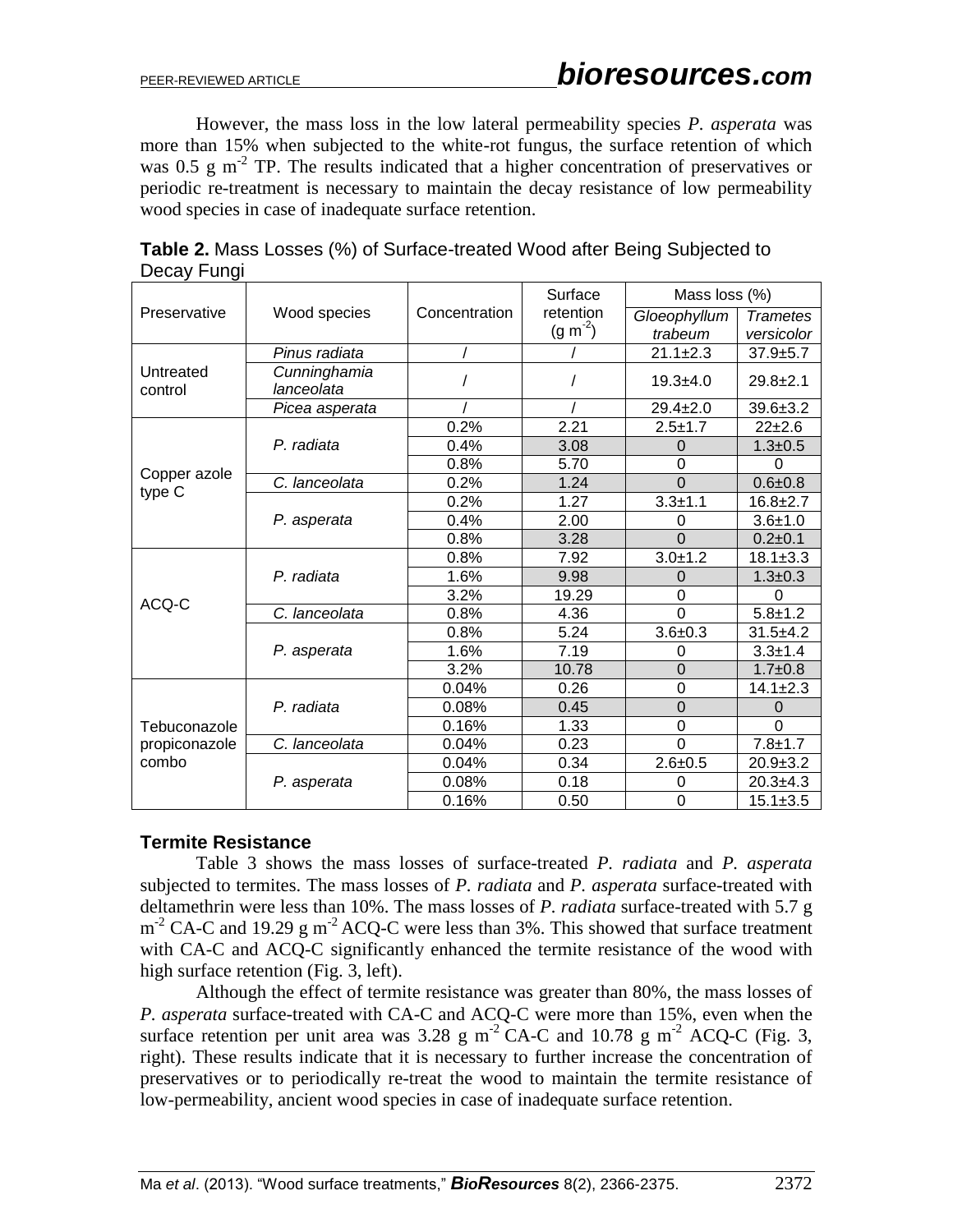## **Table 3.** Mass Losses (%) of Surface-treated Wood after Being Subjected to **Termites**

| Preservative                                                                                                                                                                                                                                                                       | Copper<br>azole<br>(0.4% |   |   | Copper<br>azole<br>(0.8% |   | ACQ-C<br>ACQ-C<br>$(1.6\%)$<br>$(3.2\%)$ |   | Deltamethrin Deltamethrin Untreated |   | $(60 \text{ mg l}^1)$ (120 mg l <sup>1</sup> )                                                                                                                                                                                      |      | control         |              |
|------------------------------------------------------------------------------------------------------------------------------------------------------------------------------------------------------------------------------------------------------------------------------------|--------------------------|---|---|--------------------------|---|------------------------------------------|---|-------------------------------------|---|-------------------------------------------------------------------------------------------------------------------------------------------------------------------------------------------------------------------------------------|------|-----------------|--------------|
|                                                                                                                                                                                                                                                                                    | A                        | M | A | M                        | A | Μ                                        | A | M                                   | A | M                                                                                                                                                                                                                                   | A    | M               | M            |
| Pinus radiata 3.08 $\begin{bmatrix} 6.6 \\ \pm 0.5 \end{bmatrix}$ 5.70 $\begin{bmatrix} 2.6 \\ \pm 0.7 \end{bmatrix}$ 9.98 $\begin{bmatrix} 7.8 \\ \pm 1.5 \end{bmatrix}$ 19.29 $\begin{bmatrix} 2.1 \\ \pm 0.3 \end{bmatrix}$ 0.16 $\begin{bmatrix} 6.8 \\ \pm 1.7 \end{bmatrix}$ |                          |   |   |                          |   |                                          |   |                                     |   |                                                                                                                                                                                                                                     | 0.31 | $6.6$<br>$±2.2$ | 92.0<br>±2.6 |
| Picea<br>asperata                                                                                                                                                                                                                                                                  |                          |   |   |                          |   |                                          |   |                                     |   | $\left  2.00 \right  \frac{23.0}{\pm 1.2} \left  3.28 \right  \frac{15.2}{\pm 2.3} \left  7.19 \right  \frac{21.8}{\pm 3.1} \left  10.78 \right  \frac{16.3}{\pm 2.5} \left  0.12 \right  \frac{10.0}{\pm 2.8} \left  0.24 \right $ |      | 9.5<br>±0.9     | 86.1<br>±3.0 |

A: the surface retention (mass/unit area),  $q m<sup>-2</sup>$ M: mass loss of specimens (%)





**Fig. 3.** Surface-treated *Pinus radiata (left)* and *Picea asperata (right)* specimens after termite exposure. A Treated with 0.4% copper azole-C; B treated with 0.8% copper azole-C; C treated with 1.6% ACQ-C; D treated with 3.2% ACQ-C; E treated with 60 mg  $I^1$  deltamethrin; F treated with 120 mg  $\mathsf{L}^{\text{-1}}$  deltamethrin

# **CONCLUSIONS**

- 1. The depth of the preservative penetration into wood and the wood surface absorption by surface treatment mainly depends on the permeability of the wood species.
- 2. The surface retention per unit area determines the efficacy of decay and termite resistance of the surface-treated wood.
- 3. The surface treatments with CA-C, ACQ-C, and TP significantly enhanced the fungal decay and termite resistance of the wood.
- 4. When the surface retention reached 1.24 g m<sup>-2</sup> for CA-C, over 4.36 g m<sup>-2</sup> for ACQ-C, and over 0.23 g m<sup>-2</sup> for TP, the mass loss of *C. lanceolata* was less than 3% against the decay fungi. When the surface retention reached 3.08 g m<sup>-2</sup> for CA-C, 0.45 g m<sup>-2</sup>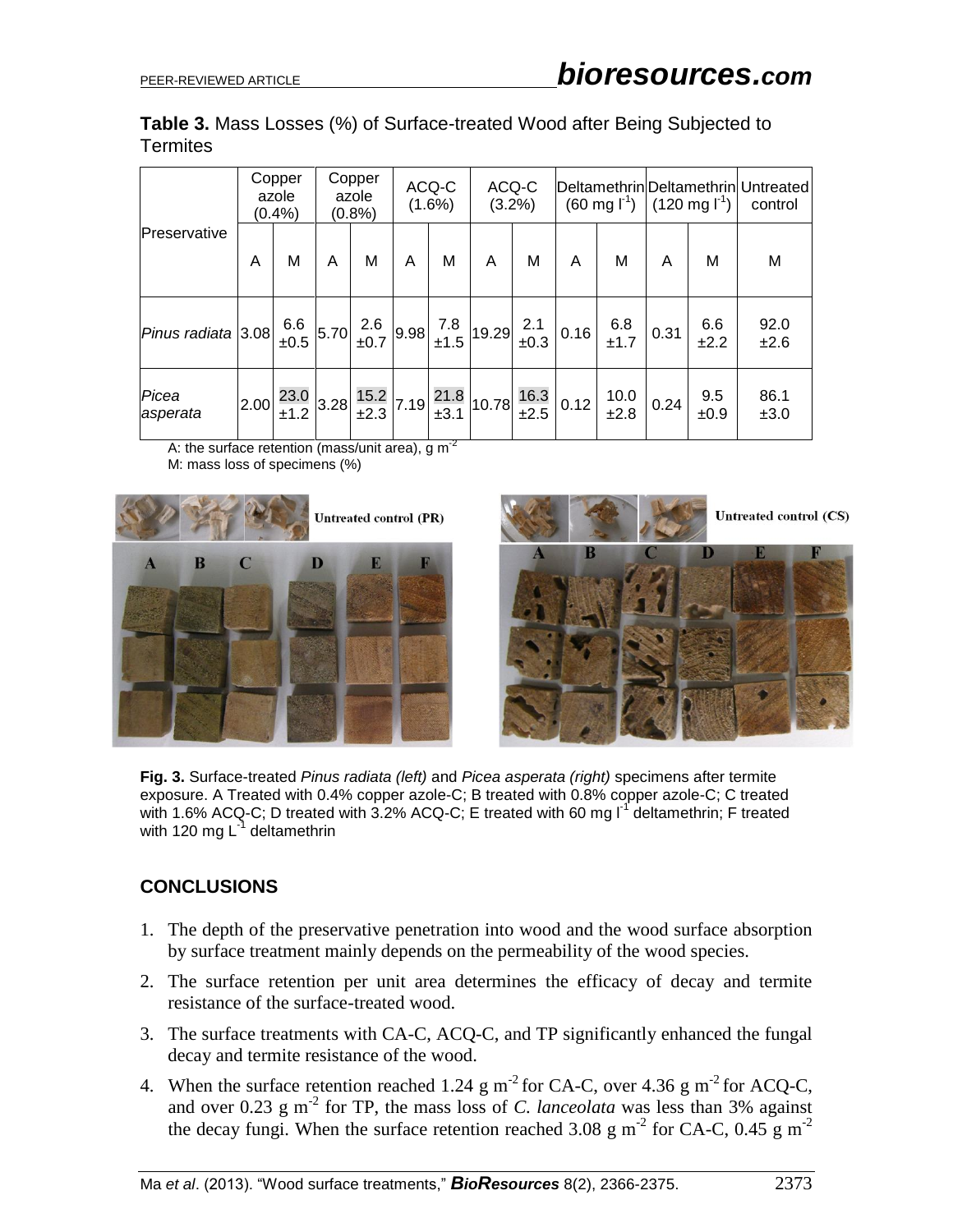for TP and 9.98 g m<sup>-2</sup> for ACQ-C, the mass loss of *P. radiata* was less than 3% against the decay fungi. When the surface retention reached  $3.28 \text{ g m}^2$  for CA-C and 10.78 g m-2 for ACQ-C, the mass loss of *P. asperata* was less than 3% against decay fungi.

- 5. When the surface retention reached 5.7 g m<sup>-2</sup> for CA-C and 19.29 g m<sup>-2</sup> for ACQ-C, the mass loss of *P. radiata* was less than 3% against termites.
- 6. A higher concentration of formulation could increase the surface retention per unit area, but the maximum surface retention was determined by the permeability of the wood species. Even if the concentration of CA-C reached 0.8% and ACQ-C at 3.2%, the surface retention was only  $0.5 \text{ g m}^{-2}$  CA-C and  $10.78 \text{ g m}^{-2}$  ACQ-C. However, *P*. *asperata* with these surface retentions exhibited over 15% mass loss by termites. When the surface retention was  $0.5 \text{ g m}^{-2}$  with  $0.16\%$  TP, the mass loss of *P. asperata* was over 15% when subjected to the white-rot fungus. So periodic re-treatment is necessary to maintain the decay and termite resistance of the wood species with low permeability in case of inadequate surface retention.

## **ACKNOWLEDGMENTS**

This research was supported financially by Central-level Public Welfare Foundation of R*esearch Ins*titute of Forest New Technology, CAF (CAFINT2011K04).

# **REFERENCES CITED**

- American Wood Preservers' Association (AWPA) (2011). "Standard *method for*  laboratory evaluation to determine resistance to subterranean sermites," AWPA E1, AWPA.
- American Wood Preservers' Association (AWPA) (2011). "Standard for waterborne preservatives," AWPA P5-10, AWPA.
- Buschhaus, H. U., and Valcke, A. R. (1995). "Triazoles: Synergism between propiconazole and tebuconazole," *IRG/WP 95-30092*, International Research Group on Wood Protection, Helsingør, Denmark.
- Gaspar, F., Cruz, H., Gomes, A., and Nunes, L. (2010). "Production of glued laminated timber with copper azole treated maritime pine," *European Journal of Wood and Wood Products* 68(2), 207-218.
- GB/T 13942.2 (2009). "Durability of wood- Part 2: Method for field test of natural durability," China Standard Press.
- Goodell, B., Jellison, J., Loferski, J., and Quarles, S. L. (2007). "Brown-rot decay of ACQ and CA-B treated lumber," *Forest Products Journal* 57(6), 31-33.
- Humar, M., Lesar, B. (2009). "Influence of dipping time on uptake of preservative solution, adsorption, penetration and fixation of copper-ethanolamine based wood preservatives," *European Journal of Wood and Wood Products* 67(3), 265-270.
- Islam, M. N., Ando, K., Yamauchi, H., Kobayashi, Y., and Hattori, N. (2008). "Comparative study between full cell and passive impregnation method of wood preservation for laser incised Douglas fir lumber," *Wood Science and Technology* 42(4), 343-350.